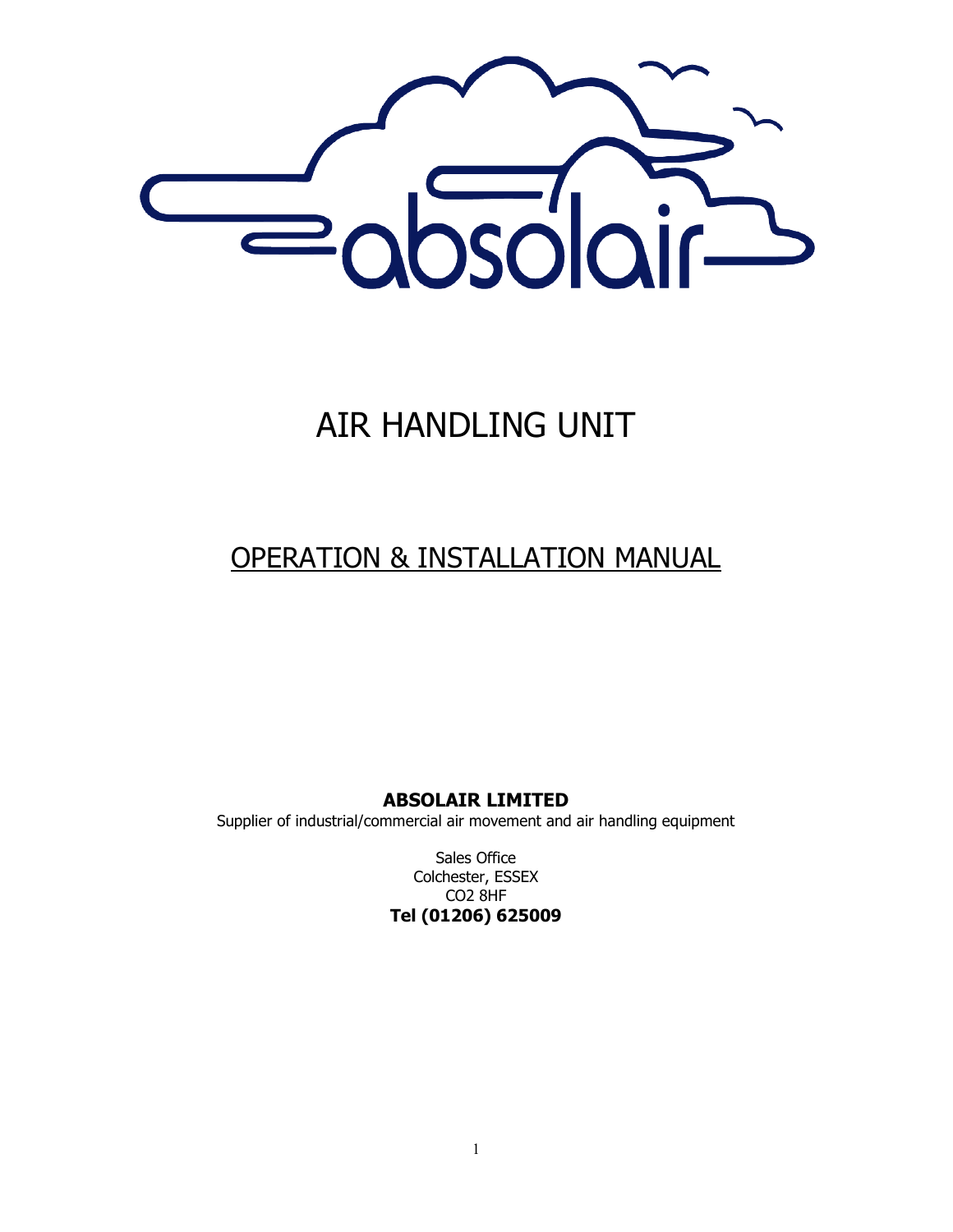## **CONSTRUCTION**

#### Framework

Pentapost units are rigidly constructed using an extruded 30mm x 30mm x 3mm aluminium profile frame joined by cast aluminium corner joints. The frame has a satin anodised finish.

Strength, square ness and rigidity are ensured through an interference fit between post and frame, and riveting. Additional strength is provided by intermediate extruded aluminium mullions spaced to give set panel dimensions for maximum strength. Mullions are bolted to the frame using jig fixtures to ensure a precision fit, minimising air leakage before final sealing.

The pentapost unit profile is designed for double skinned cladding panels to fit into the frame recess forming a flush external finish between panel and frame.

Composite units are built with component sections, arranged in sequence according to individual installation specifications. The sections are normally of constant cross section throughout the unit length.

#### Panels

Cladding panels are 25mm, fabricated with a 1.0mm thick galvanised mild steel inner skin, and 0.7mm thick plastisol coated mild steel outer skin, and enclosing 60 kg $^3$ /m density rockwool material for acoustic and thermal insulation. Where appropriate for the panel dimensions and unit internal air pressure, panels are adequately stiffened to avoid distortion and drumming.

A flexible sealant is applied between cladding panels and unit frame, and the panels riveted to the frame from inside the unit giving clean external finish.

#### Access

Units are constructed to provide means for access for maintenance, and as required on individual installations to enable major components to be removed.

Unit access doors and panels have same construction as the unit cladding panels. Lift-off doors are fitted where access is provided for maintenance or removal of fans (lockable), filters, and coils - on the component section itself, and on any adjacent empty unit sections provided for access to the component.

Removable panels are used for access to coils and gas fittings. These panels are fitted using propriety M6 fittings. Individual panel dimensions are limited to handleable sizes and weights as defined by current practice and regulation.

All access door and panel fittings are selected and installed to maintain an airtight seal after repeated use.

#### Weatherproofing

All units can be supplied suitable for outside installations. Weatherproofed units, unless specified, are supplied complete with a flat, plastic coated weather roof, but alternatively can be offered with pitched roof or sloped roof. Intakes, if not suitable for ducting, are fitted with louvres with birdmesh guards.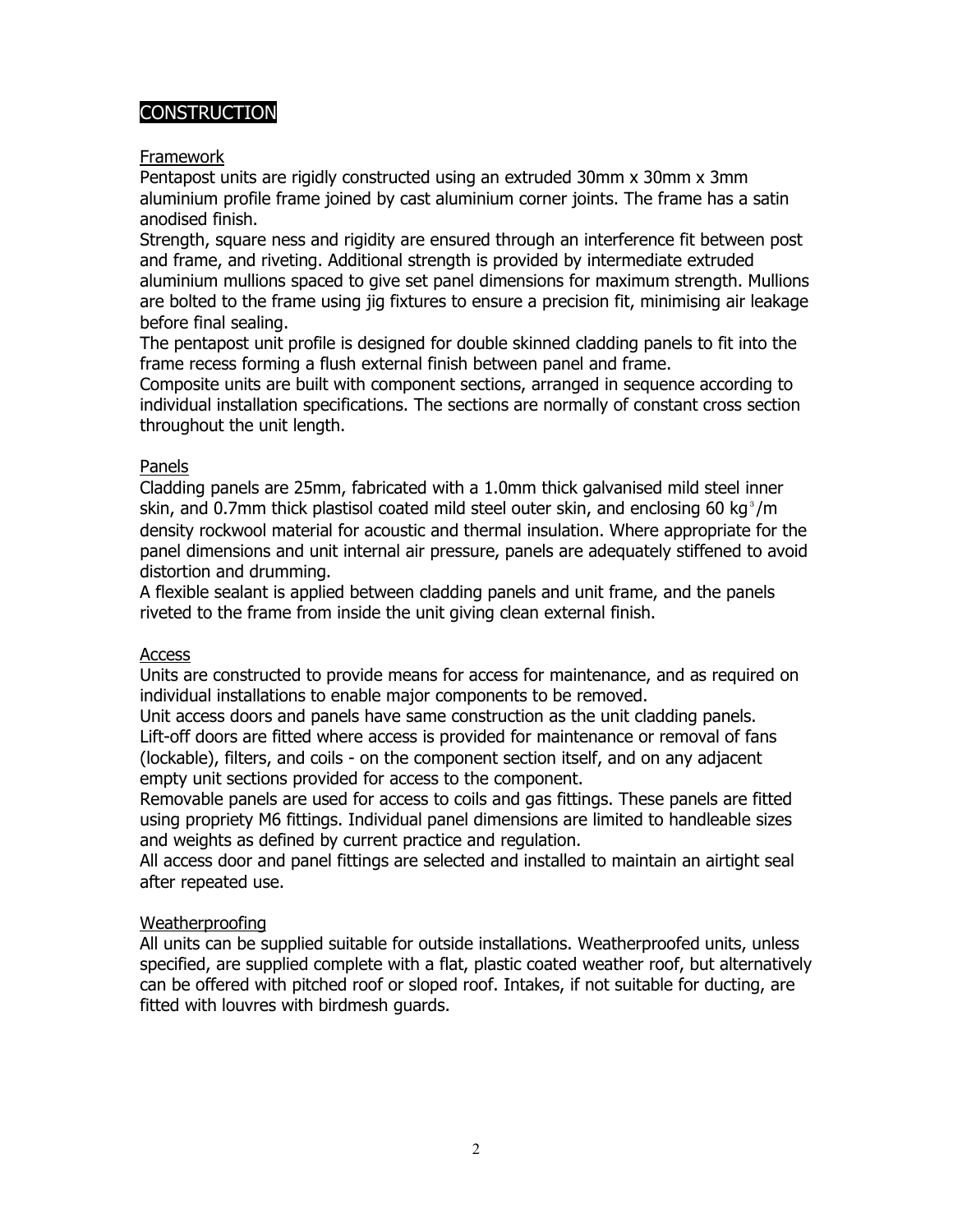## CONSTRUCTION CONTD.

Baseframe

Unit baseframes are manufactured from 2mm galvanised folded steel or painted RSC steel and treated as required for indoor or outdoor installation.

Where supplied for delivery and installation as a composite unit, all sections are factory mounted on a single continuous base running the full length of the unit. Cross channels are fitted wherever it is calculated that stress levels demand additional support of equipment.

Where the unit is to be supplied in sections each section will have its own base frame. These cannot be used as a point support for the whole unit, but should in turn, onsite, be mounted on a single continuous baseframe or block over the full length of the unit.

When air handling-unit is installed on a floor, ensure that the floor is level. When a unit is suspended, ensure that the fixings are isolated to minimize sound and vibration transmission. Example: If a unit is fixed directly to a wooden ceiling, it can act as a resonance box.

Whilst all units are fitted with anti-vibration mounts where necessary, we recommend that the complete unit is isolated with additional mounts or pads. Always use flexible connections between the unit and the ductwork.

All units are produced in accordance with the following standards and guidelines.

| Low voltage guideline:      |    | 73/23/EEG | 93/68/EEG |
|-----------------------------|----|-----------|-----------|
| <b>Industrial standard:</b> | EN | 60204/1   |           |

If not falling under the above industrial norm, the below mentioned norms will apply:

| Fan with motor: | <b>HD 280 (IEC 342-1)</b>                      |  |  |
|-----------------|------------------------------------------------|--|--|
|                 | EN 60335-2-80 (IEC 335-2-80) (up to<br>future: |  |  |
|                 | 250 V/AC or DC) Above 250V up to 480V the      |  |  |
|                 | standard 335-1 is applicable.                  |  |  |

#### **Air handling units: EN 60335-2-30 (IEC 335/2/30)**

Study for your own safety the general specifications closely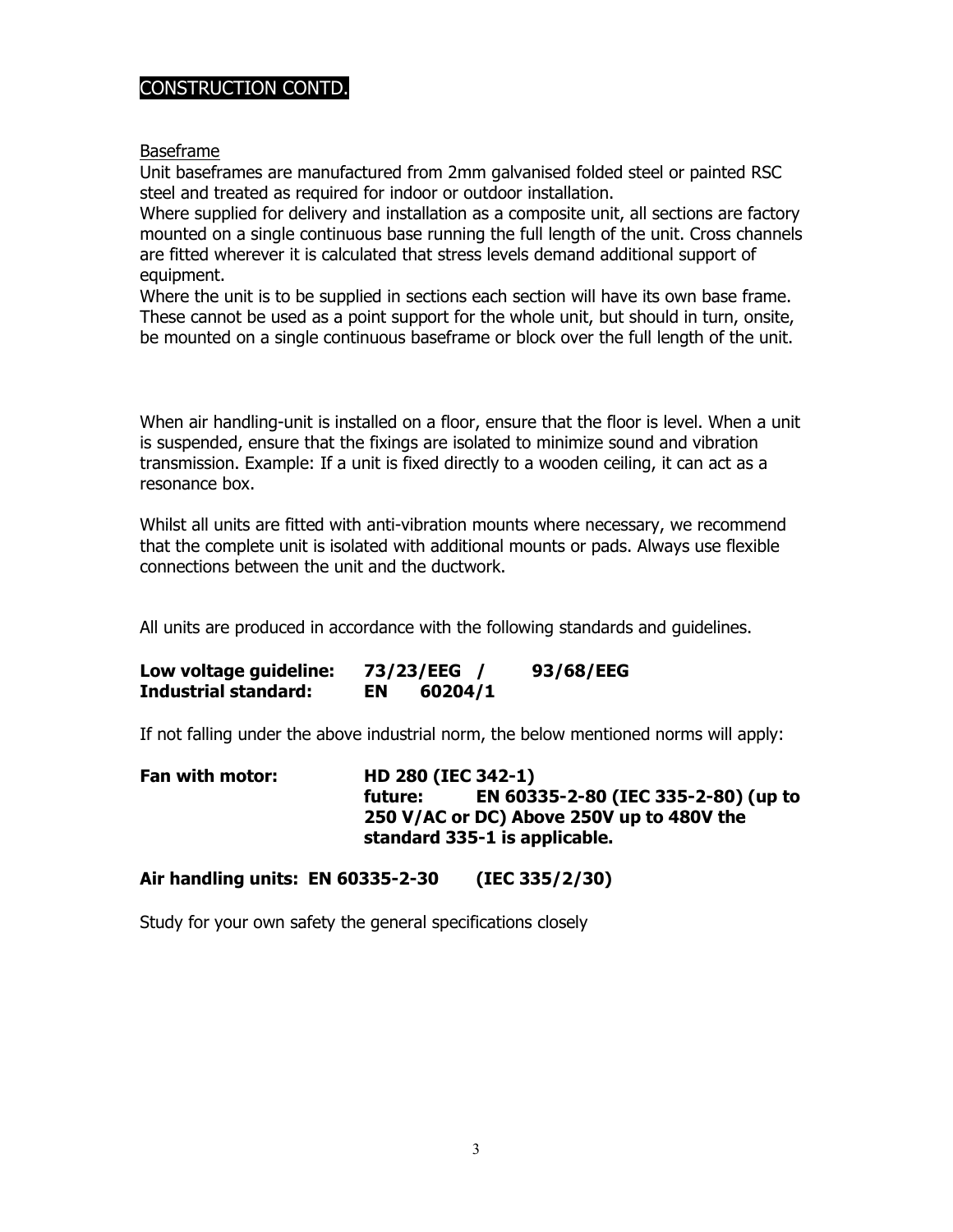## **HEATER BATTERIES (L.P.H.W.)**

These heater batteries are usually constructed from 0.5" or 0.625" outside dia seamless pipe. The pipe is of Copper tube with a wall thickness of nominally 0.5mm. The copper tubes have 0.16mm aluminium fins fixed by a punch method to the pipes. The fin spacing is dependant on the coil size and heat exchange required. The copper tubes are braised one end into copper headers, which have the coil flow, and return tubes, with BSP threads also braised into the headers. The remaining end of the copper tube is braised into return U's this means that flow and return are from one end only. The casing holding the tubes is manufactured from formed galvanized steel end plates. All batteries are tested to 24 bar before dispatch to ensure no damage or braising frailties are present.

Heating sections can be designed with one or more row coils, depending on the heating capacity required. The coil must be connected so that the water circulates in the opposite direction to the airflow.

When fitting the flow and return pipe work, hold the pipe work on the unit when tightening the couplings to avoid the pipe work in the coil being twisted resulting in leakage.

If the unit isn't equipped with a filter ensure that the coil is cleaned every 6 months. If there is a dusty environment this may need to be done more frequently.

Where heating sections are fitted with a detachable panel, please ensure that the **electrical supply is isolated** before removal, as the coils are using hot water it is advisable to check that the supply boiler is turned off during maintenance and the thermostat is not in a "demand" mode to avoid burns.

If you are working with heating delivered by a steam coil, then the coil will be fixed at a specific angle to prevent mixing from steam and water.

It is also possible to have heating by direct gas or oil fired heat exchangers. The exchanger is covered by a 10 year depreciating warranty.

The initial commissioning must be carried out by the burner manufacturing or by an approved installer. An annual maintenance should be carried out. The exchanger has cleaning heads on the burner side and it is important to check that the burner is firing correctly and the nozzle is not worn.

## **MEDIUM PRESSURE AND HIGH PRESSURE HOT WATER**

These are of the same construction as previously mentioned for LPHW coil units except that the wall thickness of the copper tube is increased to a nominal 0.9m. The coil is tested to 24 Bar.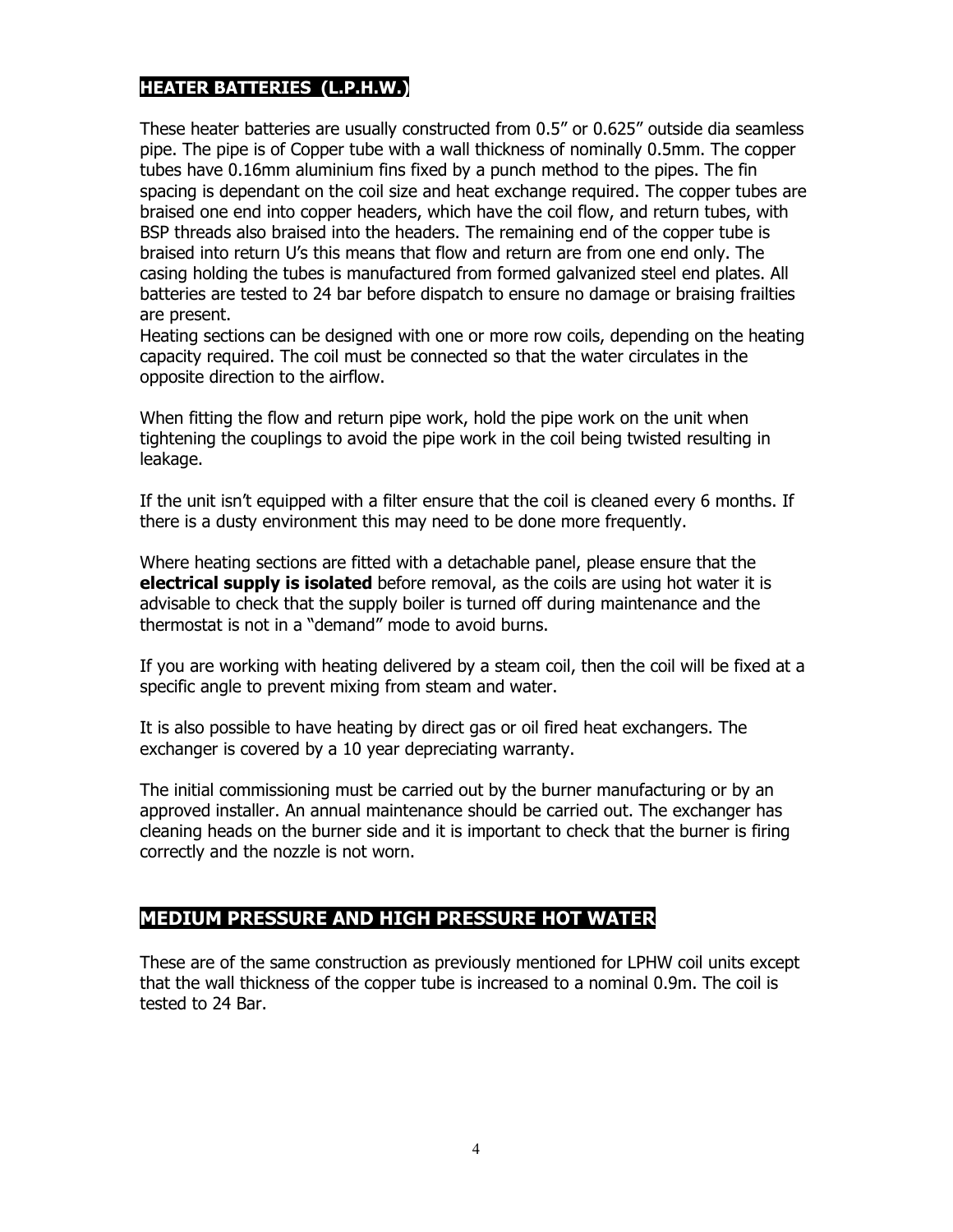## **STEAM HEATING BATTERIES**

The general construction of the steam coil is the same as for the LPHW coil, except for the header which runs horizontally across the coil and has two distinctive Headers. One at the bottom for return and one at the top for supply. The reason for this is to allow any condensate within the coil to be drained away before any pressure build up causes any major reasons.

## **COOLING BATTERIES (C.W & D.X)**

The construction of the cooling coil is generally the same construction as for the LPHW batteries except that the casing is manufactured to allow for the inclusion of a galvanized drip tray under the coils to collect any condensate that will form on the coils surface. The drain connection can be provided to exit the casing from either side of the unit, and must be fitted with an appropriate sized trap (see page 14). The coil can be supplied with a moisture eliminator if the cooling rate is increasing the humidity level to a very high state. These can be fitted to reduce the amount of carry off in the air.

The cooling section can be fitted with a 4 or more row coil, depending on the capacity required. The connections must always be made in the opposite direction to airflow. There are arrows to indicate this. When connecting the couplings please hold the coil connections on the unit to avoid them being twisted and possibly cause leakage.

Cooling coils for direct expansion using various gases can also be supplied. In this case the hole for fitting of the expansion valve is left to the discretion of the installer.

A pipe entry is also fitted on the drain tray on the underside of the coil. You must always fit a suitable drainage system and ensure that there is a sufficient slope on the pipe work to prevent reverse flow.

If the unit isn't equipped with a filter, ensure that the coil is cleaned every 6 months. If there is a dusty environment this may need to be done more frequently.

Where cooling sections are fitted with a detachable panel, please ensure that the **electrical supply is isolated** before removal.

Please also ensure that the chiller or condensing units are not operating during maintenance.

## **COILS – ANNUAL INSPECTION**

- Check coil connections on steam and water coils for leaks. Rectify if necessary.
- Carry out a refrigerant leak check on Direct Expansions coils.
- Inspect coil fin surfaces for dirt, lint and other foreign matter. Any foreign material should be removed by careful brushing with a soft brush, by vacuuming or in excessive cases by washing down the coil, to ensure maximum operating efficiency.

If there is a particularly heavy accumulation of foreign material, then more frequent replacement or cleaning of filters may be indicated or there may be air bypassing the filters.

- Check the drain pan and drain line on cooling coils and ensure that condensate is being properly drained and that there are no restrictions in the drain lines. Clean with a suitable biocide to prevent bacterial growth.
- Check operation of stem traps and clean out strainers.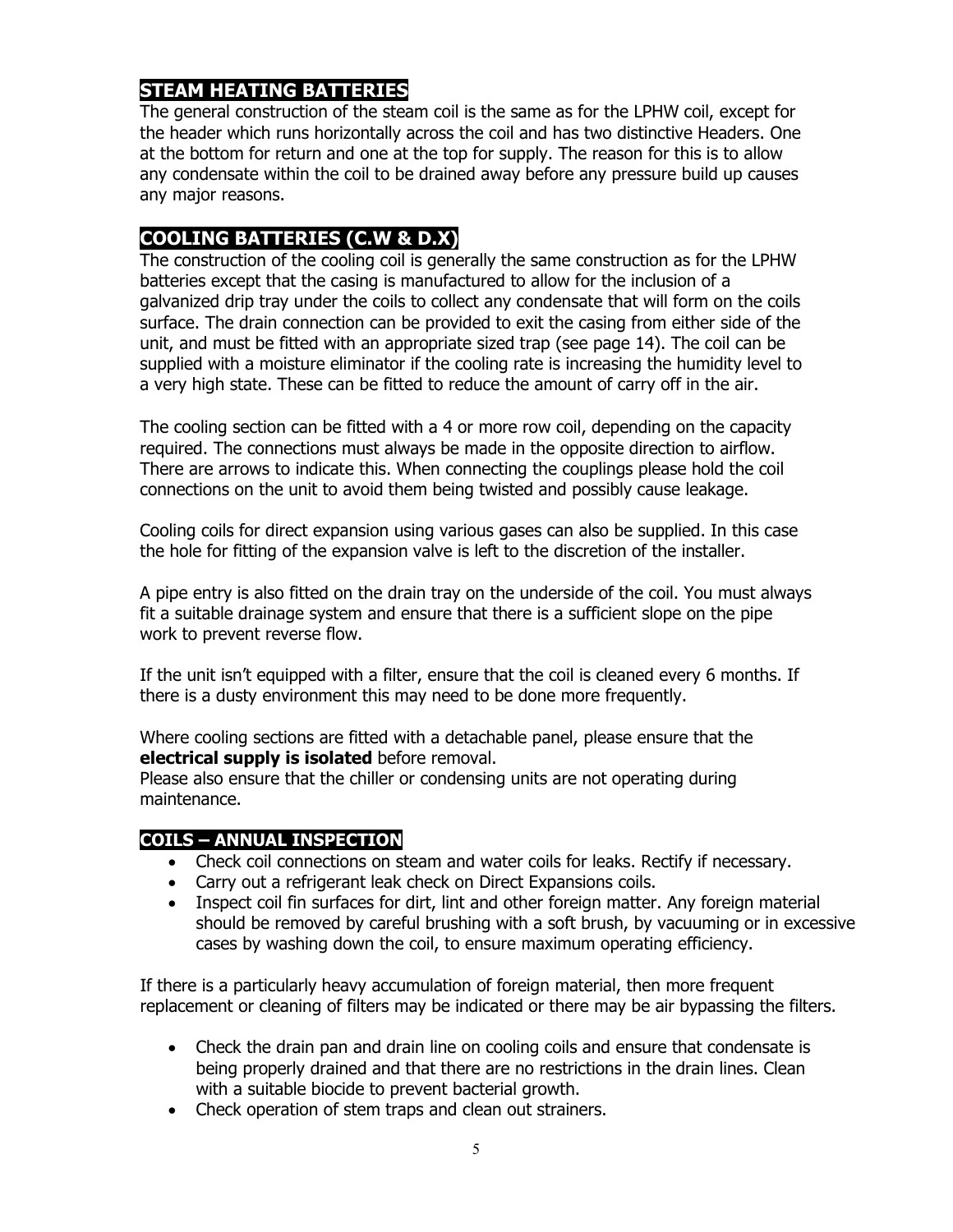## **FILTER SECTION**

The filter section is provided with a special purpose holding rail for filter insertion. This rail is specifically designed to hold the filter that is incorporated in the unit.

The type of filters are generally of a throw away type. Also available are aluminium framed filters with washable media.

These are only available for panel filters and not for bags. The filter sections are always fitted with access panels to allow easy removal of the filters. The filters can be supplied at a reduced width arrangement if there is a space removal program on sliding filters.

When required to fit a high grade of filtration we would suggest that a pre filter of lower grade is fitted, this allows for larger particles to be taken out of the air before entering the higher grade filters giving the bag filters a longer life.

Units can be supplied with several different types of filters and in different configurations in accordance with customer requirements.

Flat filters or bag filters are available. The flat filters are supplied in three configurations depending on the air volume. For bag filters we have three categories depending on classification and filter quality.

All flat filters conform to the EU3/EU4 classifications whilst bag filters are available from EU3 to EU7 standards or up to EU10 for special applications.

Both flat or bag filters must be replaced when needed, to avoid problems with the installation. It is difficult to provide specific times for replacement. It is entirely dependent on the application, for instance in a spray booth compared with a furniture room.

We do advise that with a new building the filters are replaced after the first few weeks. this is because there is always a lot of dust from the construction.

Please ensure that the **electrical supply is isolated** before removing the access panel.

#### **FILTER SECTION – PERIODIC INSPECTION**

• To ensure unit operates at maximum efficiency, filters must be maintained on a regular basis.

The length of time between the replacement of throw away filters or the cleaning of permanent type filters will be dependent upon the condition of the air. A six month cycle is common, but more frequent servicing may be required in certain environments.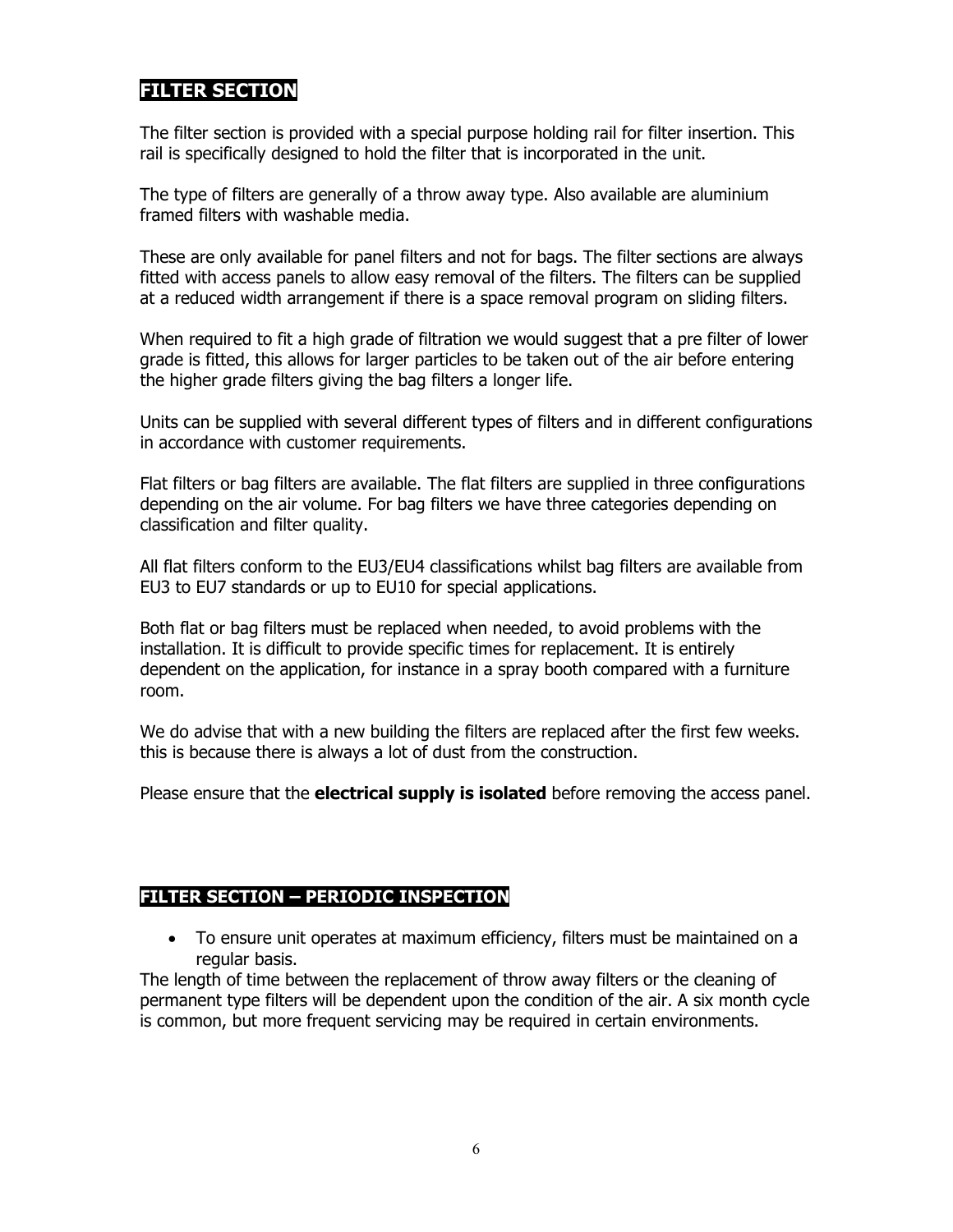## **FAN SECTION**

Ziehl-Abegg – centrifugal impellers without scroll in the series RH. available in sizes 225 to 1120, and the series ER. and GR. (type designation see rating plate) are not ready to use products, but designed as components for air-conditioning, air supply and air extraction installations. They may only be operated when they are installed as intended, and when safety is ensured by safety equipment according to DIN EN ISO 13857 (DIN EN ISO 12 100) or by other protection measures.

#### **SAFETY INSTRUCTIONS**

- The impellers are intended only for the transportation of air of mixtures that are similar to air. Usage in potentially explosive areas for the transportation of gas, mist, vapors or their mixtures is not permissible. The transportation of solid materials or similar materials in a transport media is not permissible.
- Only operate the fan according to the intended application, and only up to the **maximum permissible speed** given in the information on the fan/impeller rating plate. Exceeding the maximum permissible speed, leads, as a result of the high kinetic energy (mass x rotation rate), to a hazard situation. **The impeller can disintegrate – lethal hazard!** The maximum permissible operating data given on the rating plate are valid from air density  $p=1.2$  kg/m3.
- In case of speed control through a frequency converter, it must be ensured that the max. permissible speed cannot be exceeded due to any frequency converter malfunction.
- In a fan system, consisting of motor, frequency inverter and impeller, impermissibly high vibrations can occur in narrowly limited speed ranges. Continuous duty is not permissible under these conditions. **The impeller could burst – danger of death!**
- Mounting, electrical connection and commissioning may only be carried out by trained specialized personnel who observe the **relevant regulations!**
- When using motors without temperature monitors, it is imperative to use a motor circuit breaker.
- Observe the installation and safety information for the various fan types. Nonobservation or misuse can lead to physical injury or damage to the fan installation.
- If the fan is installed for free- running intake or exhaust, please check to see whether the safety standards of **DIN EN ISO 13857** are observed. Objects sucked in can be thrown out by centrifugal force and lead to damage or severe injury.
- Pay special attention that there is sufficiently dimensioned safety clearance on the inlet side, as clothes, limbs, or in the case of larger fans, even people can be sucked in due to the fan's suction power.
- It is not possible to exclude a residual risk due to incorrect use, malfunction or force majeure. The designer or constructor of the installation must take suitable safety measures in accordance with DIN EN 12100, e.g. protection devices, in order to prevent hazardous situations arising.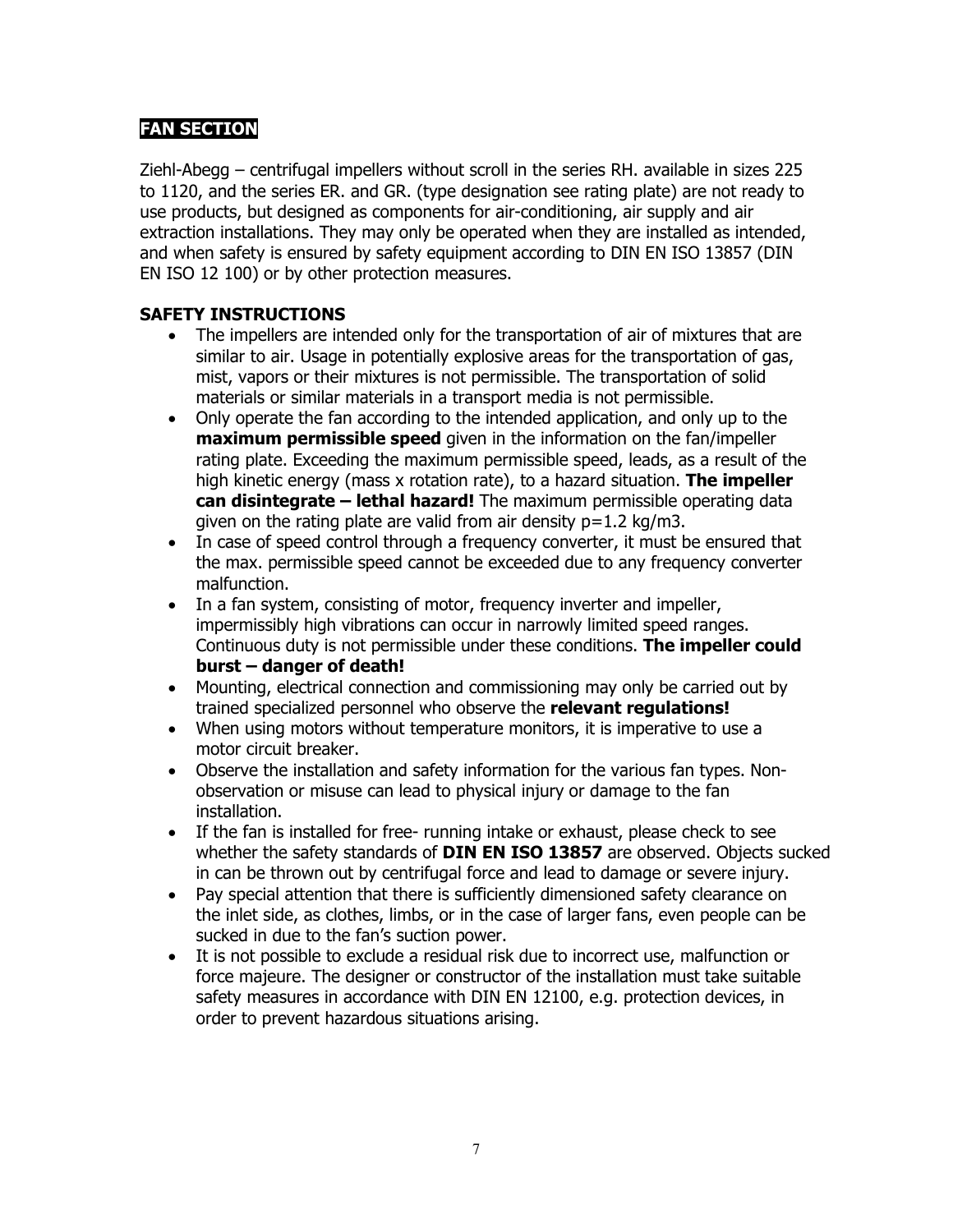## **FAN SECTION CONTD.**

## **ELECTRICAL CONNECTION**

- May only be undertaken by technically trained personnel (DIN EN 50 110, IEC 364).
- Ensure that attention is paid to the motor manufacturer's safety and commissioning information and the circuit diagrams in the motor terminal box.
- Connect fan only to electrical circuits that can be disconnected with an all-pole isolating switch.
- Before making the electrical motor connections, compare the connection specifications with the specifications on the motor identification plate.

#### **SETTING UP THE UNIT**

- Observe the safety information!
- Ensure adequate clearance on suction and pressure sides.
- Modifications/conversions to the fan undertaken by the operator are not permissible – safety hazard.
- Dismantling and attaching components to the fan or impeller results in expiration of the warranty! Exception: the terminal-box cover may be opened so that technically trained qualified-persons (DIN EN 50110, IEC 364) can attach the connection cable. Suitable threaded cable-connections may be attached to the terminal box.

## **OPERATING CONDITIONS**

- Do not operate the fan in an explosive atmosphere.  $-$  Danger of sparking  $$ danger of explosion.
- Observe the motor manufacturer's instructions.
- Do not exceed the maximum operating speed (fan/impeller rating plate), see the safety notes. The maximum permissible operational revolution speed applies for sustained operation S1. Increased switching repetitions only permissible with gentle step-up by means of frequency converter or with operation without frequency converter by means of Y/D circuit. Do not operate the fan in the resonance range of the impeller – risk of fatigue fracture. When changing speed, pass rapidly through the resonance range.
- When operating with a frequency inverter, ensure that the function **"overmodulation"** on the frequency inverter does not lead to an increase in the resonance oscillations. It is mandatory that the overmodulation is switched off.
- A-rated sound power levels of over 80 dB(A) are possible, see product catalogue.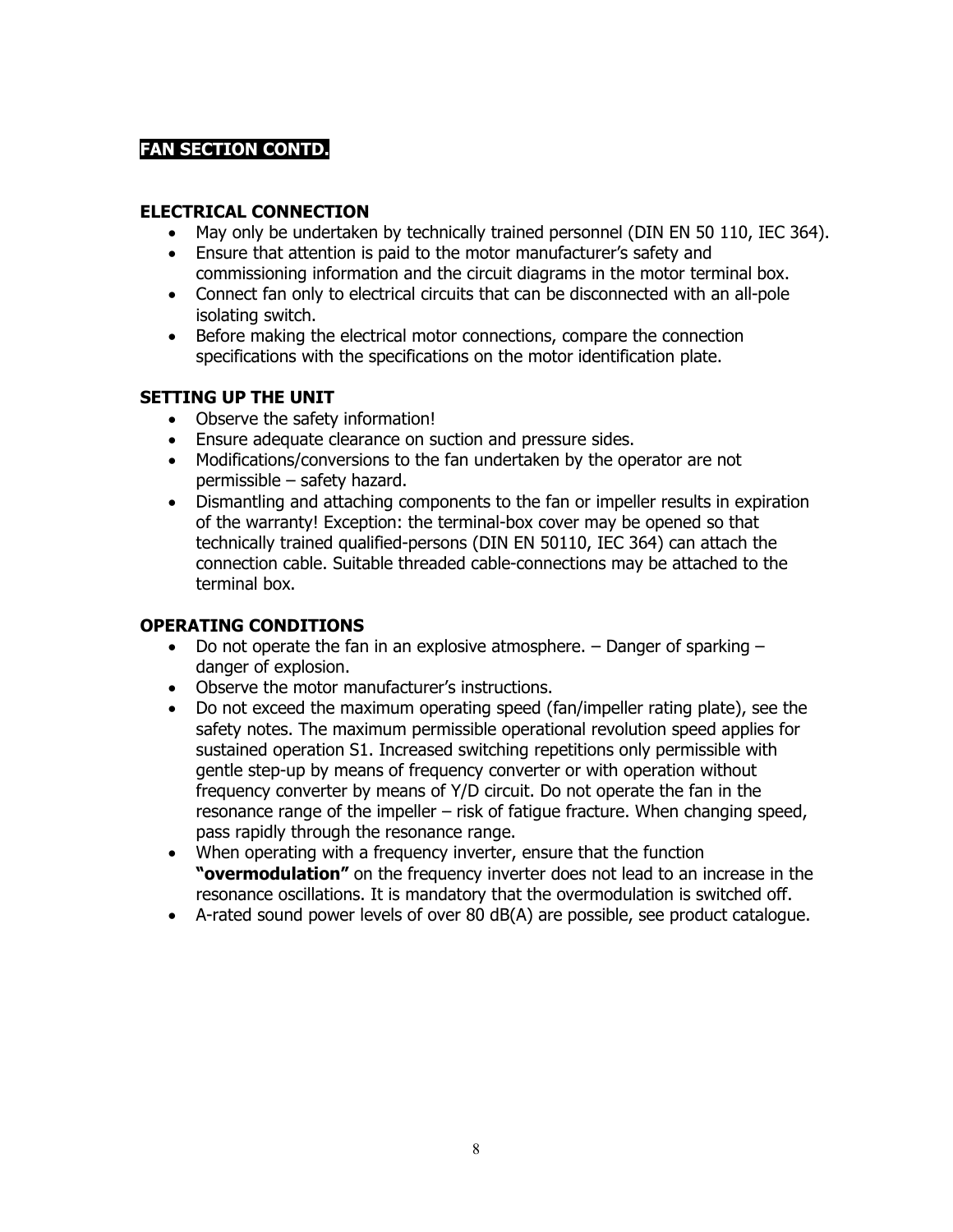## **FAN SECTION CONTD.**

#### **START-UP**

- Check before first-time start-up:
	- Account has been taken of the motor manufacturer's information?
	- Installation and electrical connection have been properly completed?
	- All leftover installation materials and other foreign materials have been removed from the fan cavity.
	- Is the motor protection correctly set? With a Y/Δ connection, switch-on current should be set at 58% of the rated value, if the phase current is fed through the motor protection. I.e. do not connect the motor protection in the mains lead before the switch gear, but between motor terminals U1, V1, W1.
	- Does the type of rotor balance (of the motor and impeller) DIN ISO 8821 match each other?
- The fan should be checked for mechanical vibration after installation. If the amount of vibration is larger than 2.8 mm/s, (measured at the motor end plate where the impeller is mounted), the motor/impeller unit must be examined by a specialist and, if necessary, rebalanced.
- Commissioning is only permissible when all the safety instructions (DIN EN 50 110, IEC 364) have been checked, the impeller is outside the radius of operation (DIN EN ISO 13857) (safety distances to prevent hazard zones being reached) and hazards are excluded.
	- Check the current consumption! **If the current is higher than that stated on the motor rating plate, the fan must be disconnected immediately.**
	- Check the direction of rotation (the rotation direction arrow is on the impeller base plate or on the fan housing).
	- Watch out for smooth, vibration free motion.
	- Determine the resonance range of the impeller. If the resonance range lies in the operating range, adjust the frequency inverter so that the resonance range is quickly run through. Strong vibrations cause by irregular running (imbalance; over modulation frequency inverter), for instance due to shipping damage improper handling or operation in the resonance range, can lead to failure.
- Frequently start-up a shutdown of the impeller must be avoided (please ask the supplier).
- When operating with a frequency inverter, check to see whether the function **"overmodulating"** on the frequency inverter leads to an impermissible increase of the resonance oscillations in the operating range (speed range). It is mandatory that the overmodulation is switched off.
- After **approximately 1 hour of running time, check the tightening torque of the screws for the value required.**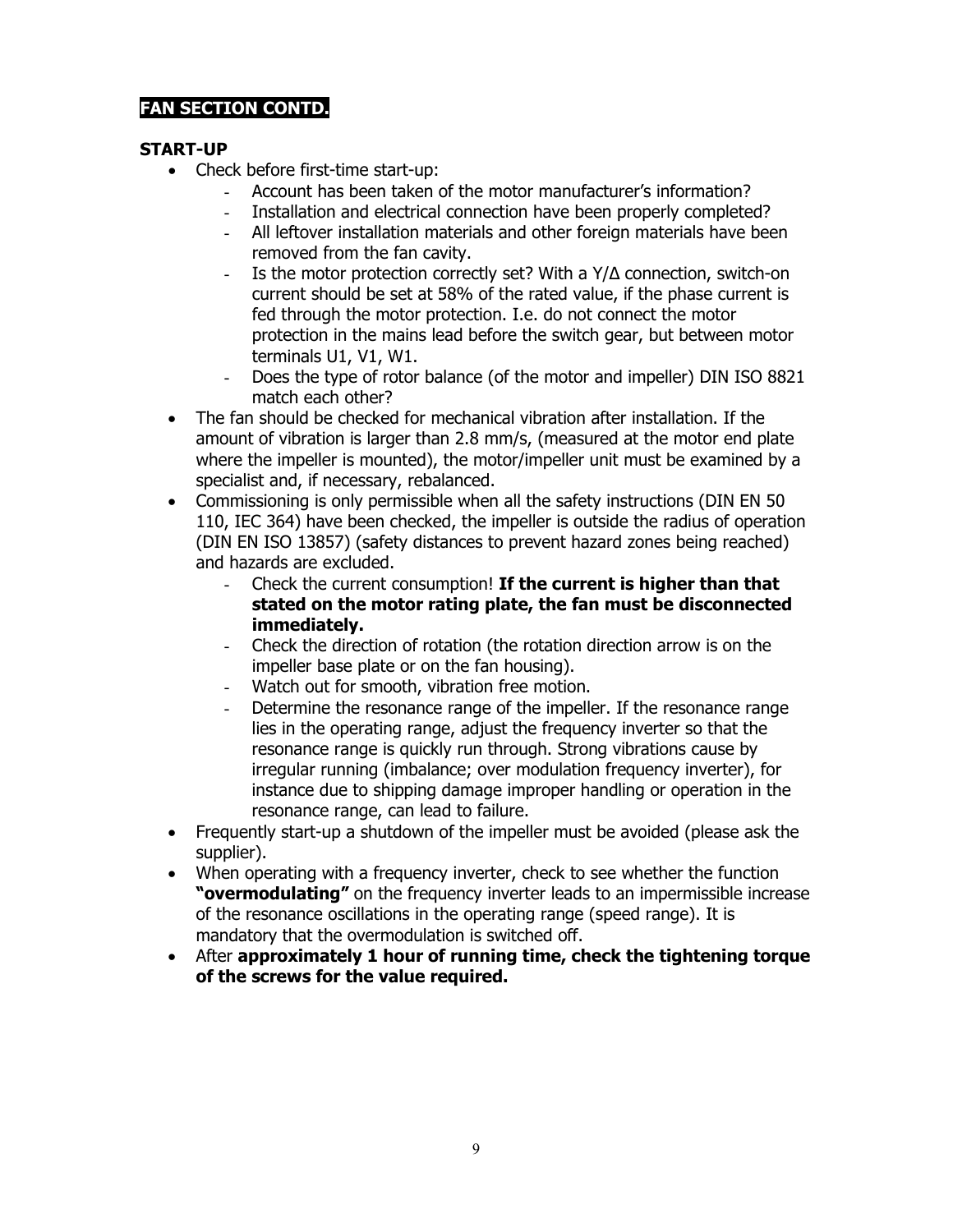## **FAN SECTION CONTD.**

## **REPAIRS AND MAINENANCE**

- The system constructor must enable easy access for cleaning and inspection work.
- Check the fan for mechanical oscillations in accordance with ISO 14694. Recommendation: every six months. The max. permissible vibration severity is 2.8mm/s (measured on the end shield of the impeller side of the motor bearing or according to the special service agreement with the customer).
- Depending on the use and the medium in which it operates, the impeller housing is subject to normal wear. Deposits on the impeller can lead to imbalance and hence damage (risk of fatigue fracture).
	- The impeller can disintegrate  $-$  lethal hazard!
	- Observe the motor manufacturer's instructions concerning maintenance and service.
- Allow maintenance work to be carried out by trained specialists only.

## **For all repair and maintenance work:**

- Observe the safety and labor regulations (DIN EN 50 110, IEC 364).<br>- The fan impeller stops!
- The fan impeller stops!
- Open the electrical circuit and secure against being switched back on.
- When operating by means of frequency converter, ensure that the waiting time is maintained after safety disconnection – see manufacturer's operating instructions regarding capacitor discharge time.
- Verify the absence of voltage.<br>- No maintenance working at ru
- No maintenance working at running fan!
- Keep the airways out of the fan free-danger because of objects dropping out!<br>- Do not deform the blades out-of balance!
- Do not deform the blades out-of balance!
- Take note of abnormal noise!
- Replacement of bearings in accordance with the motor manufacturer's instructions. If required ask for our operating instructions.
- After dismantling and reinstalling and impeller, the entire rotating unit must be rebalanced in accordance with DIN ISO 1940-1.
- Please contact our service department about any other damage (e.g. winding damage).
- Check the impeller, in particular the weld-seams, for possible cracks.

## **CLEANING**

- Regular inspection, and cleaning is necessary to prevent imbalance due to ingress of dirt.
	- Clean the fan's flow area.
- Watch out for vibration free motion.
- Maintenance interval in accordance with the degree of contamination of the impeller.
- You can clean the entire fan with a moist cloth.
- Do not use any aggressive, paint solvent cleaning agents when cleaning.
- **Never use a high-pressure cleaner or water-spray for cleaning – particularly when the ventilator is running.**
- If water enters the motor:
	- Dry off the motor winding before using it again.
		- Replace motor ball bearings.
- **Wet cleaning under voltage may lead to an electric shock –danger to life!**

## **Full manufacturer's O&M's available upon request.**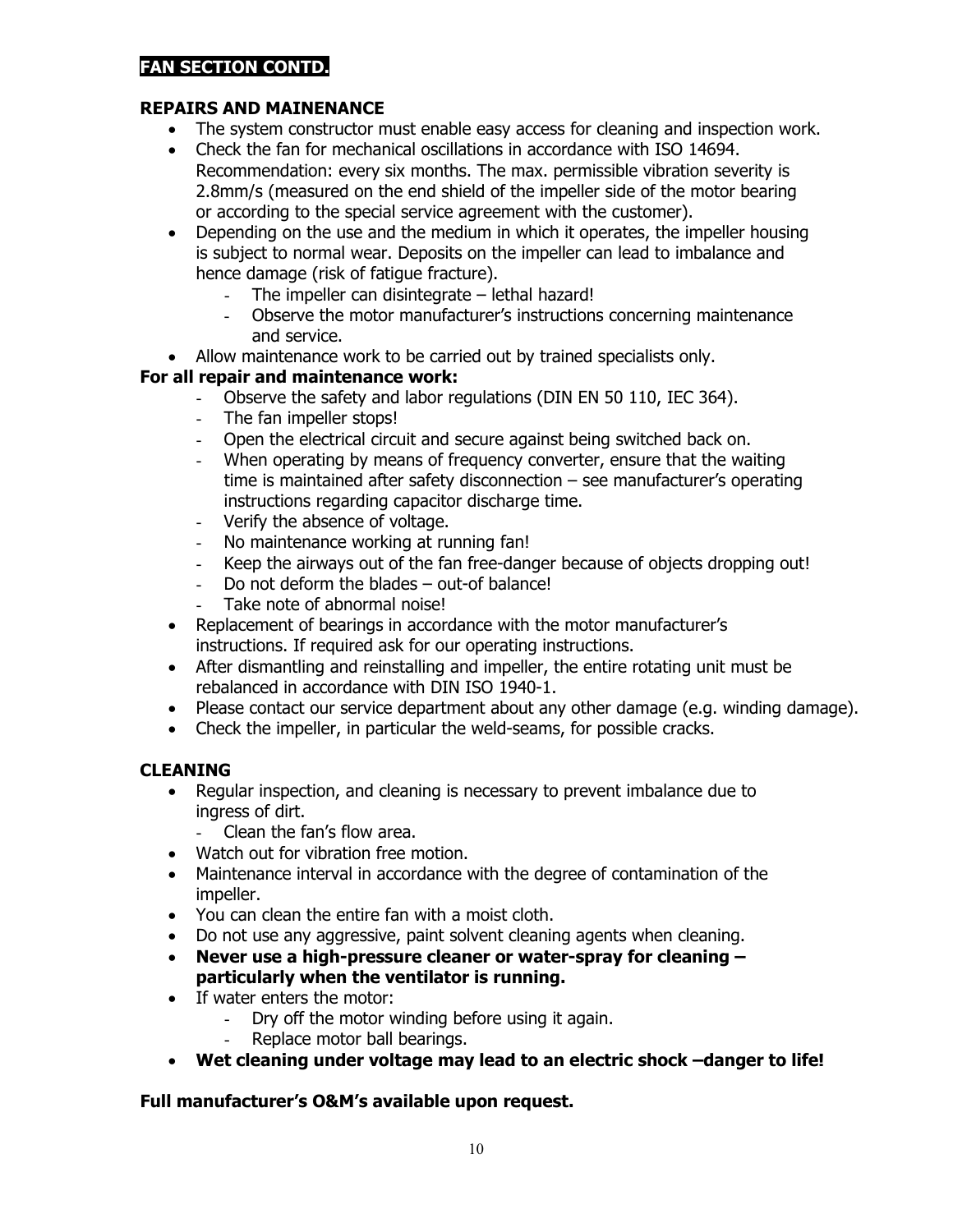## **HEAT RECOVERY UNITS (when supplied)**

Heat recovery units are fitted with a diagonal flow plate exchanger which can operate up to  $150^{\circ}$ C. For some applications a coated exchanger can be supplied at extra price.

The exchanger is user friendly and requires little maintenance especially if fitted with filters on the supply side. However please check that the **electrical supply is isolated**  before removing the access panel.

If a filter is not fitted please inspect every six months, or sooner in a dusty environment.

The exchanger is fitted with a drain pipe on the base. You must fit a suitable drainage system and ensure that the piping has a down slope away from the unit to avoid reverse flow back to the drain tray.

## **HEAT RECOVERY MODULES – PERIODIC INSPECTION**

Inspect at the same time as filter inspection/renewal.

Remove any large debris from surface of block.

Hoover or water spray clean.

## **FACE AND BYPASS DAMPERS – ANNUAL INSPECTION**

Check operation and setting of damper blades and operating mechanism to ensure free movement. Lubricate where necessary in accordance with the manufacturer's recommendations.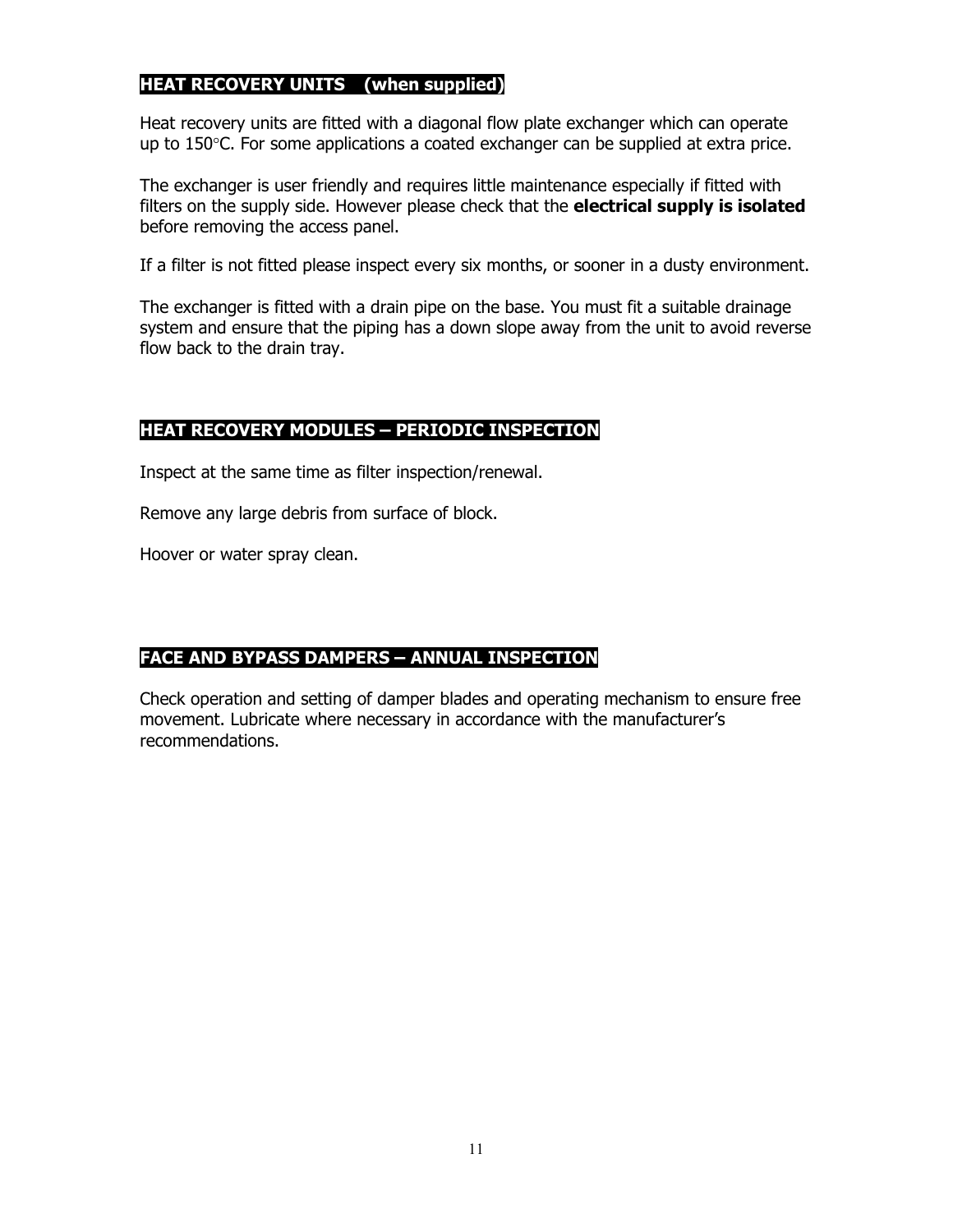## **CONDENSATE DRAIN DETAILS**

All cooling coils, recuperator and humidifier modules have a minimum of one BSP male condensate drain connection as standard. These should be fitted with a cleanable trap immediately adjacent to the connection to prevent flooding of the drain tray. (Draw through unit) or air loss (blow through unit)

The arrangement should be as illustrated below.



- " $X''$  = Maximum suction pressure, mm + 50mm
- "Y" = Maximum suction pressure, mm
- "Z" = Maximum discharge pressure, mm + 50mm

#### **Note:**

- a) Maximum suction pressure = sum of all pressure drops (Pa) across all components up to and including the coil or humidifier plus the external resistance before the unit.
- b) Maximum discharge pressure = sum of all pressure drops (Pa) across all components from the coil or humidifier plus the external resistance after the unit.
- c) All filter pressure drops must be calculated in the dirty condition.
- d) Pa  $9.80665 = mm$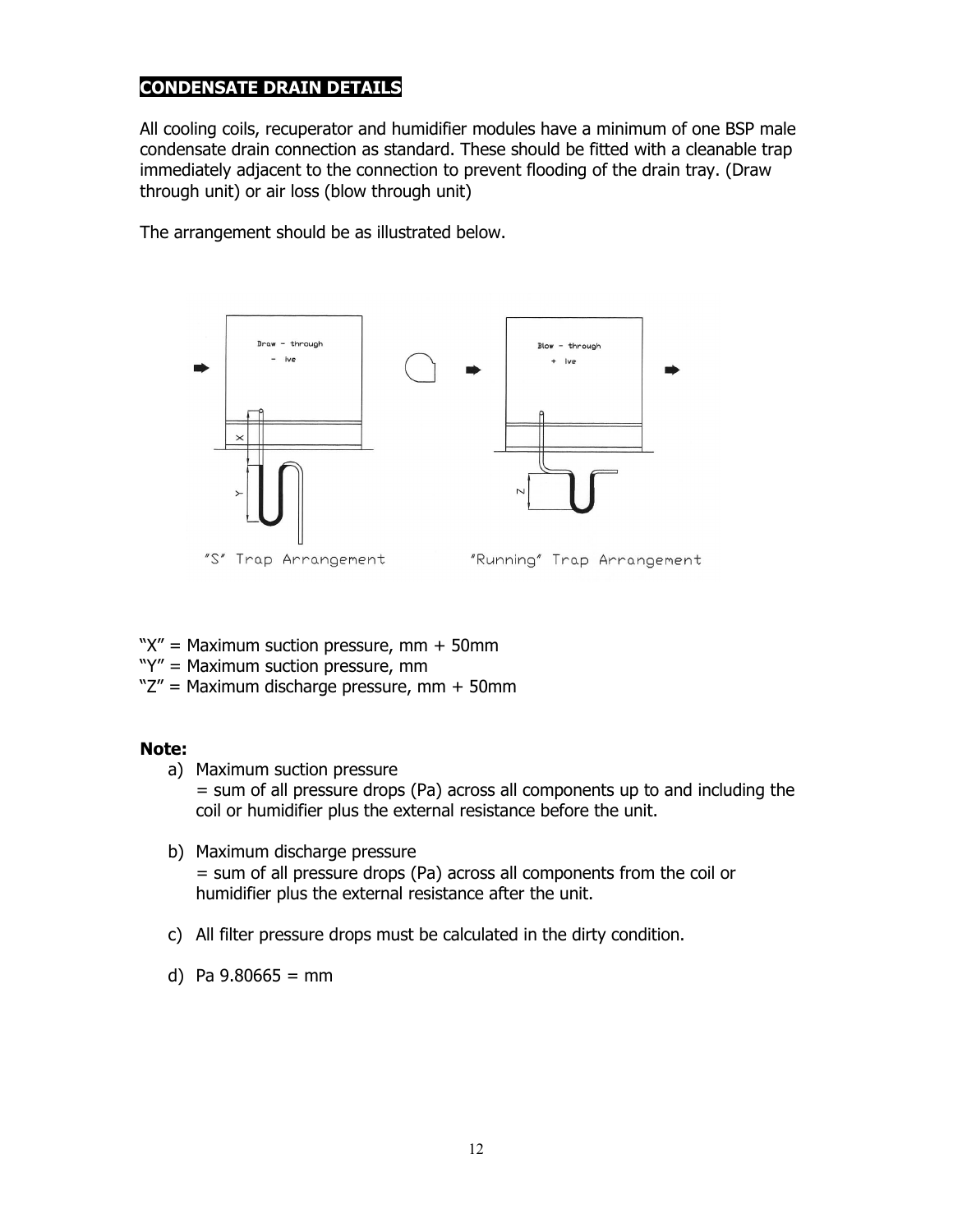## **ELECTRIC HEATERS**

#### **CONNECTIONS TO MAINS**

- 1. The electric heater is designed to operate on single phase, two phase or three phase alternating current. See the further wiring diagram for the particular heater and the electrical data on the rating plate, placed on the lid of the heater.
- 2. The heater must be connected to the mains supply with fixed installed round cables. Appropriate cable glands must be used to retain the electrical protection class. The standard design is IP43. IP55 design can be manufactured if required, in which case this is specified on the rating plate. The IP55 design is delivered with factory mounted cable glands.
- 3. It must not be possible to supply power to the heater unless the associated fan has been started in advance or started at the same time. Furthermore, it must not be possible to switch off the associated fan unless power supply to the heater has been turned off in advance. We recommend that the heater is being turned off, at least 3 minutes in advance, i.e. an after-blow time of at least 3 minutes, before the fan is stopped. This is to ensure that the overheat protection is not activated by the after-heat. The air speed through the heater must be at least 2.5m/s.
- 4. An all phase switch must be included in the fixed installation.
- 5. The installation must be carried out by an authorized electrician.
- 6. The heater is equipped with, at least, two overheating cut-outs (of which, one is manual reset), to prevent overheating when the airflow is too low or in case of a fault in the system. The overheating cut-outs shall be included in the control circuits for the heater.
- 7. A drawing must be attached inside the fuse box or wall of the service room. The drawing shows the rating of the heater and its location in the building, together with information about the measures taken if the overheating cut-outs is activated.
- 8. This appliance is not intended for use by persons (including children) with reduced physical, sensory or mental capabilities, lack of experience and knowledge, unless they have been given supervision or instruction concerning use of the appliance by a person responsible for their safety.

## **FITTING**

- 1. The access opening to a room must be equipped with a fixed mesh or intake air device which makes it impossible to touch the heating elements, if meshes are not fixed to the heater already.
- 2. A warning sign must be attached to the air outlet, stating that the air outlet must not be covered.
- 3. The heater may be insulated in accordance with valid regulations for ventilation ducting. However, the insulation must be incombustible. The insulation must not cover the lid, since the rating plate must be visible, and the lid must be removable.
- 4. The distance from the heater metal casing to any wood or combustible material must NOT be less than 100mm for heaters having the maximum allowed output air temperature specified to ≤120°C.
- 5. The maximum ambient temperature allowed is 40°C.
- 6. The heater is designed for a specific maximum allowed output air temperature. The maximum allowed output air temperature is specified on the ratings plate, placed on the lid of the heater.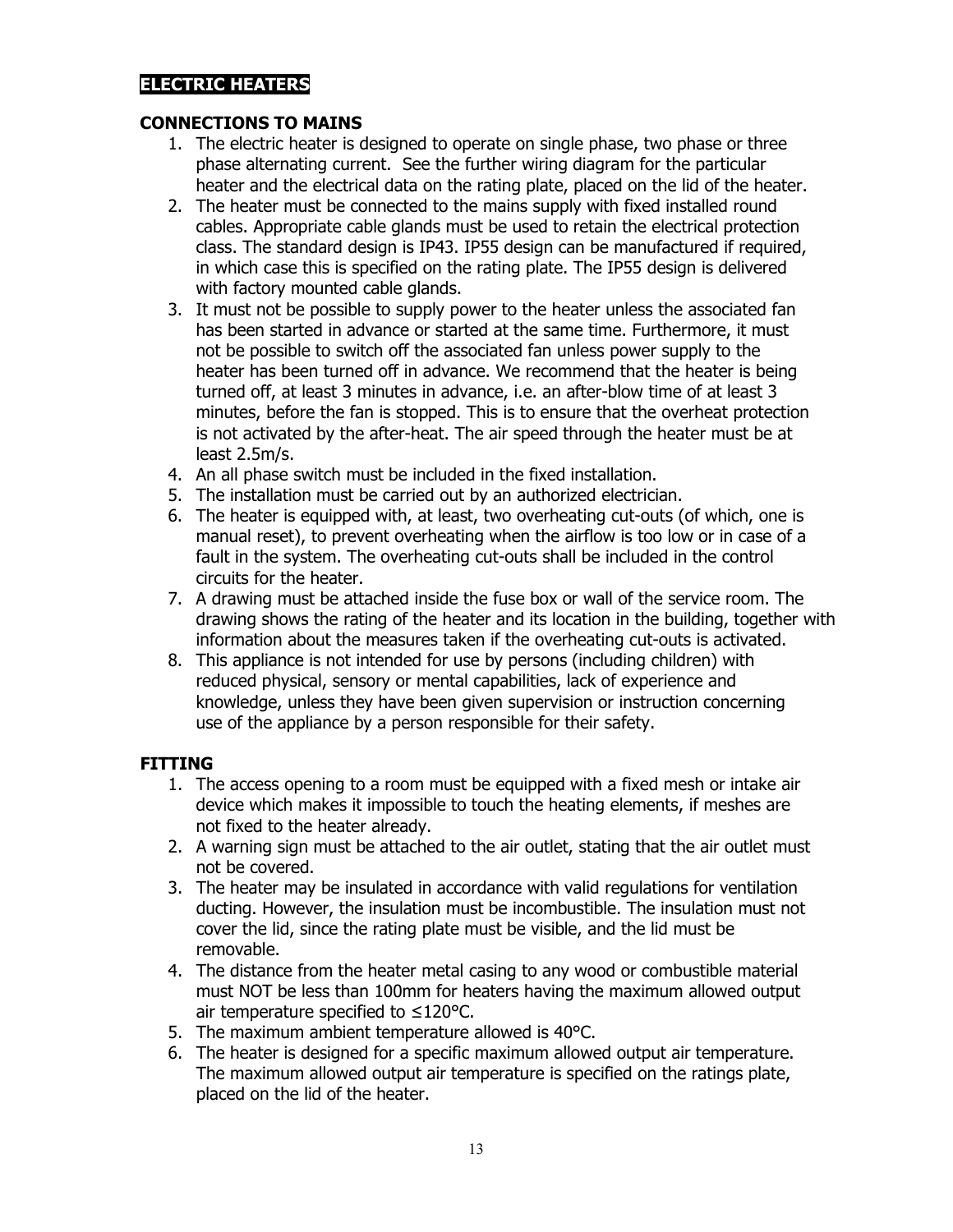## **OVERHEATING**

If overheating cut-outs with manual reset has been activated, the following should be observed:

- 1. Only authorized electricians are allowed to remove the lid.
- 2. The mains supply voltage must be switched off.
- 3. Investigate carefully the reason for the activation of the cut-out.
- 4. When the fault has been eliminated, the cut-out can be reset.

#### **CONNECTION EXAMPLES**

The heater is equipped with thermal protections (over heating cut-outs). The heater design, the scope of use, the maximum allowed outgoing air temperature, etc. affects the nature of the heater thermal protection. Heaters with maximum allowed outgoing air temperature of 50°C, normally has at least one thermal protection with manual reset (set at 120 $^{\circ}$ C) and at least one thermal protection with automatic reset (set at 75 $^{\circ}$ C). The number of thermal protection varies, due to the size of the heater.

## **TROUBLESHOOTING**

Full heating power but no regulation

• The fault is not in the heater. Check the external control/thermostat.

No heating

- Check whether or not there is mains voltage at the heater terminal blocks. If there is no voltage at the terminals, then the fault is not in the heater. Check the external control/thermostat, fuses, switches, etc.
- If there is mains voltage at the terminals, the check whether the thermal protection (the overheating cut-outs\_ or the heating elements are open circuit. If thermal protection with manual reset has tripped, then the fault must be investigated and eliminated before the reset action. See "overheating".

## **GENERAL MAINTENANCE – ANNUAL INSPECTION**

- Check casing for excessive ingress or leakage of air through gasketed joints between sections and around inspection doors or covers.
- Check mounting of unit and the satisfactory operation of anti-vibration mounts.
- Check for signs of corrosion and treat as necessary.
- Check that all fresh air dampers shut properly, and fixings are tight.
- Check that all controls are operating satisfactorily.
- Measure motor running currents and ensure overload protection is correctly set.
- Check all motor and fan fixings for integrity.